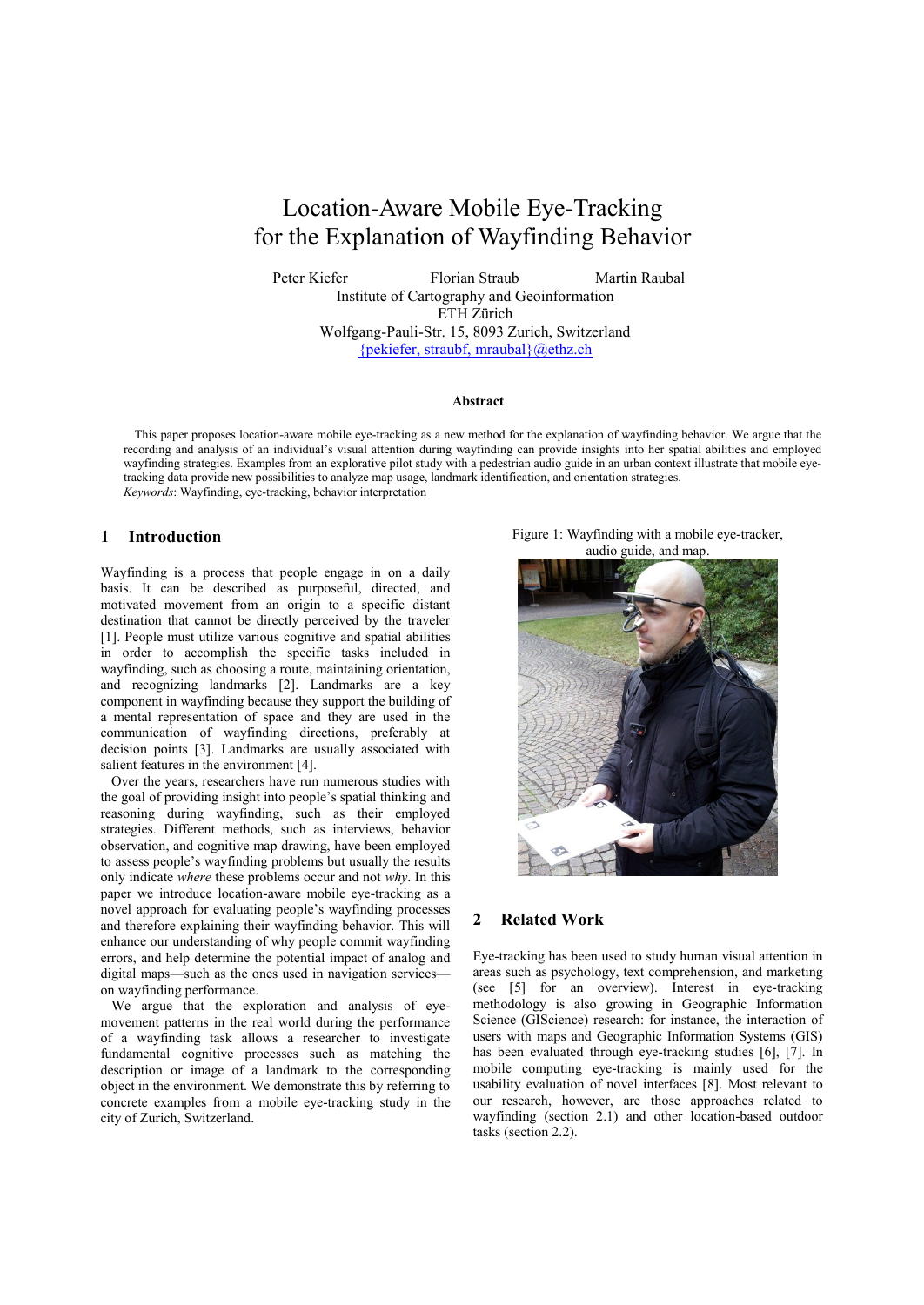#### **2.1 Eye-Tracking and Wayfinding**

One research focus in this area lies on visual attention during spatial decision tasks. [\[9\]](#page-4-8) reports on highly controlled lab experiments with a static eye-tracker, where participants were presented with images of virtual 3D indoor scenes picturing empty hallways and walls. In contrast to real-world spatial decision-making participants had only two options: "go left", "go right". Three tasks were evaluated in different experiments: an unguided search task, a scene memorization task, and a free viewing task without direction choice. Spatial overview knowledge was not the focus of the study, therefore scenes were spatially unconnected.

Participants in this study tended to inspect the part of the image more closely which they later chose as direction. The paper also reports on how geometric features of the scenes influence participants' visual attention. The study provides valuable insights into the perception of spatial scenes while at the same time opening up questions for future research: Can these results be reproduced in real-world outdoor situations? How do movement history and overview knowledge influence gaze behavior? What about visual attention in wayfinding tasks that are guided by route instructions, landmarks, or a ma<sub>p</sub>?

An indoor real-world MET wayfinding study about visual attention to signage in a nursing home is sketched by [\[10\]](#page-4-9).

#### **2.2 Location-Aware Mobile Eye-Tracking**

The questions raised in section 2.1 about how to make eyetracking studies more realistic are also discussed in the eyetracking community. [\[11\]](#page-4-10) reports on an eye-tracking study about the interaction of children while playing. They used a mobile eye-tracker because it "provide[s] a good solution for studying perception with the freedom of movement and variable contexts that characterize natural vision" (p.21). For wayfinding studies freedom of movement and variable context are even more relevant because wayfinding happens in large-scale space. This is the main argument in [\[12\]](#page-4-11), introducing *location-aware mobile eye-tracking* (LA-MET) as the combined recording and analysis of (geographic) position and gaze. This combination of user and gaze position (the location the user looks at) allows for sophisticated analyses. The authors of [\[12\]](#page-4-11) demonstrate this idea by annotating for each position of a motion track the area of interest (AOI) the individual is looking at from that position. In principle there can be two types of AOIs: those overlayed on a mobile object, such as maps or mobile phones, and those located in the environment, such as the façade of a building. If only mobile AOIs are relevant they refer to this as *type 1 LA-MET*, if both types of AOI are used they call it *type 2 LA-MET*.

The real-world example provided in [12] is restricted to type 1 LA-MET: motion tracks of pedestrians navigating in a city with the help of a paper map are enriched with information on whether the person has gazed at the map or not. By aggregating several of these AOI-annotated motion tracks, it was possible to identify the spatial regions in which participants needed the map most. Although this approach can help in identifying critical decision points in a pedestrian wayfinding task it does not provide an explanation of *why* these locations are critical. Why is the map or route description inconsistent at this point? A more thorough analysis, including gazes in the environment (type 2 LA-MET), is needed to answer questions that relate to the cognitive processes involved in wayfinding.

# **3 Wayfinding with the Zurich Audio Guide: An Explorative Pilot Study**

The theoretical considerations introduced in section 4 are exemplified with preliminary results from a pedestrian wayfinding study described in the following.

#### **3.1 Goals**

Outdoor wayfinding experiments with MET are a novel field therefore our study was set up as an explorative pilot ([\[5\]](#page-4-4), p. 66). The aim was to identify theoretical and technological issues to be solved before wayfinding studies with LA-MET become possible.

We suspected that type 1 LA-MET studies [\[12\]](#page-4-11) do not provide sufficient data to analyse the cognitive processes involved in wayfinding. We were driven by the idea that type 2 LA-MET would allow us to better conceptualize human wayfinding because objects in the environment are relevant for wayfinding decisions. However, a system that computes the 3D gaze position in an outdoor environment automatically is, to our knowledge, not available yet. It would require the combination of existing technologies, such as head tracking, image processing, 3D city models etc., and algorithms that deal with sensor inaccuracy. Before building a system that computes the gaze position we wanted to clarify its potential benefits. Thus, our two main goals were:

**Usefulness**: does the analysis of visual attention on AOIs in the environment provide valuable information on the cognitive processes involved in wayfinding, compared to type 1 LA-MET?

**Conceptualization**: how can we conceptualize and measure visual attention during wayfinding in a way that facilitates the formulation of hypotheses in later studies?



Figure 2a) Overview of the study area with optimal path for eight tasks. b) AOI-annotated motion track of one participant solving tasks 1 and 2

Source: Map background: OpenStreetMap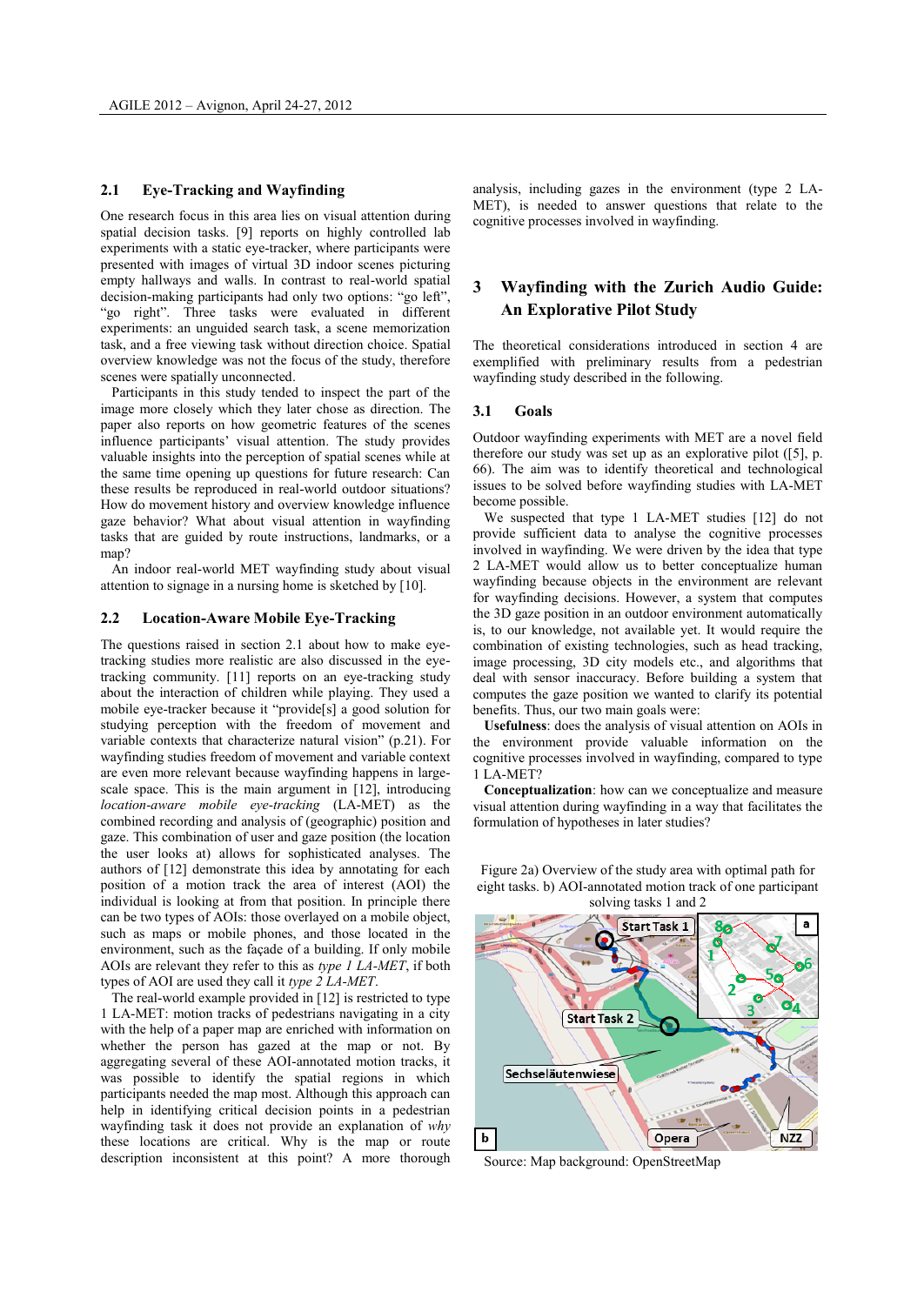

Source: © 3D city model: Stadt Zürich, Geomatik und Vermessung

### **3.2 Study Set-Up**

### **Wayfinding tasks and map**

The pilot study took place in the city of Zurich, Switzerland. Participants were instructed to solve wayfinding tasks provided by audio instructions. We picked nine tracks from an official Zurich audio guide<sup>1</sup>. Background information on history and sightseeing was removed, leaving only navigational instructions (avg. duration 20 sec). One track was used as a trial task in which participants got acquainted to the hardware and the reactions of passersby. The other tracks yielded in tasks 1-8 (Fig. 2a).

Participants were given a paper map showing a Google  $Maps^{TM}$  screenshot (Figs. 1, 4). Two researchers accompanied the participant, one responsible for traffic safety, the other for taking notes. Participants were instructed to tell whenever they thought they had reached the destination. The researchers then took notes regarding success or failure for the respective task. Participants could also give up. Before each task participants were lead to the pre-defined starting position of the next task. In the context of this paper, the first two tasks were the most relevant ones:

**Task 1**: Participants started at the tram station "Bellevue" and were instructed: "Cross the road south of the tram station and proceed to Sechseläutenwiese" (the name of the square south of Bellevue, Fig. 2). Any location inside the Sechseläutenwiese square was judged as a correct solution. The difficulty of this task consisted in orienting oneself with respect to cardinal directions.

**Task 2**: Participants started at a predefined location on Sechseläutenwiese and were instructed: "Our next destination is the Opera. The prominent building is located at the southern edge of Sechseläutenwiese where the Seefeld quarter starts". Participants were then supposed to walk to the Opera entrance. As there are two prominent buildings south of Sechseläutenwiese the difficulty of this task was to decide between the two.

#### **Participants and data**

Five participants took part in the study (three male, two female). All of them were unfamiliar with the city and the study area.

A head-mounted, monocular eye tracker with 50 Hz recording frequency, the Ergoneers Dikablis Cable system [\(http://www.ergoneers.com/\)](http://www.ergoneers.com/en/products/dlab-dikablis/overview.html), was used to record gaze data which was stored on a notebook in a backpack. The recording included two video streams, one for the eye and one for the field of view, together with calibration data. A GPS motion track was recorded at a frequency of one coordinate per second using a standard Android smartphone (Samsung Galaxy S II). Data were collected while moving and while standing.

# **4 Explaining Wayfinding Behavior With Location-Aware Mobile Eye-Tracking**

### **4.1 A Conceptualization of LA-MET**

Most static eye-tracking studies measure visual attention with *areas of interest* (AOIs). An AOI is a polygon in the stimulus picture for which visual attention is analyzed. In [\[9\]](#page-4-8) three

 1 "Geld und Geist" ("money and intellect", only in German), [http://www.stadt-zuerich.ch/vbz/de/index/](http://www.stadt-zuerich.ch/vbz/de/index/freizeit_events/vbz_podcasts/geld_und_geist.html)

[freizeit\\_events/vbz\\_podcasts/geld\\_und\\_geist.html](http://www.stadt-zuerich.ch/vbz/de/index/freizeit_events/vbz_podcasts/geld_und_geist.html)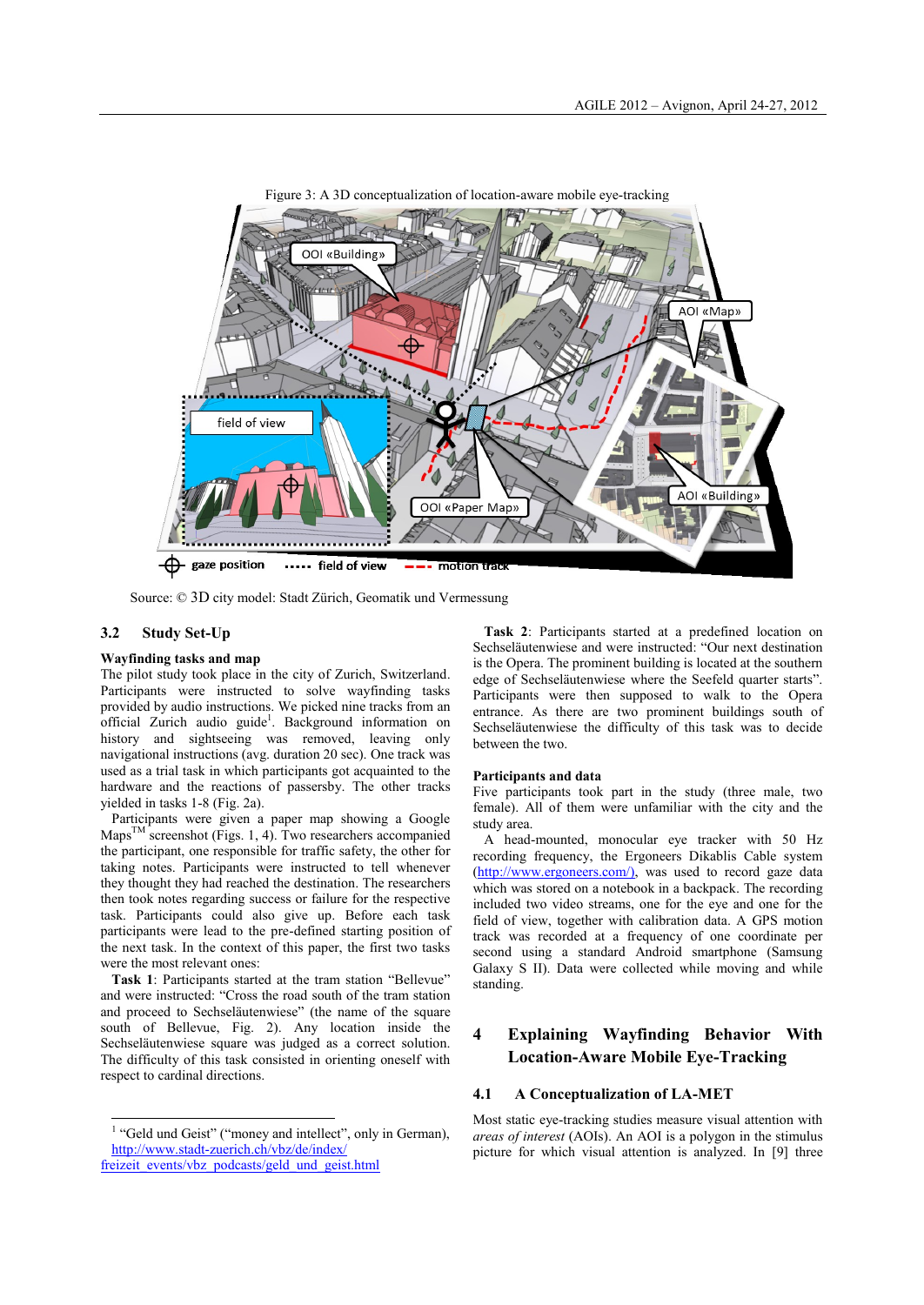AOIs ("left", "middle", "right") were defined for each picture. Several measures are defined on how often, how long, or in which sequence the gaze hits certain AOIs. [\[5\]](#page-4-4) (chapter 6) proposes to use AOIs also for gaze-overlaid videos resulting from MET. This conceptualizes a 3D problem with 2D methodology which does not allow to adequately model type 2 LA-MET problems. In wayfinding, for instance, we typically want to specify interest for a certain landmark building, not for the building's projection into 2D space.

Thus, we propose to introduce a new 3D concept for LA-MET studies, the *object of interest* (OOI). An OOI is a 3D object in the real world for which we measure the visual attention the participant pays to. An OOI in wayfinding studies could be a street sign, a building, or just a part of a building. Navigation aids carried along are OOIs with changing position. 2D AOIs are still relevant for LA-MET. They are usually overlayed with an OOI, such as the two AOIs "Map" and "Building" on the OOI "Paper Map" in Fig. 3. Alternatively, an AOI can capture an abstract spatial concept, independent of an OOI, such as "top" or "bottom" for the top or bottom half of the recorded video, or a cardinal direction.

The 3D conceptualization of OOIs not only comes closer to our natural thinking about wayfinding. It may also be possible to determine the OOI the individual is currently gazing at without having to infer it from according corresponding AOI in a 2D gaze-overlayed video. This would require the head tracking technology and 3D models mentioned in section 3.1 and circumvent a manual frame-by-frame identification of gaze hits in the gaze-overlaid video.

## **4.2 LA-MET Measures For Wayfinding Behavior**

#### **Measuring Map Usage**

 $\overline{a}$ 

A typical question in wayfinding studies is how often and where participants use the map. Current studies define map usage from the perspective of an external observer: "Interacting with the map was defined as people were holding the map in their field of vision" [\[13\]](#page-4-12). This may be inaccurate because map and environment can both be in the field of view at the same time. MET disambiguates these cases and works automatically<sup>2</sup>. Figure 2b exemplifies a possible result for one participant of the Zurich audio study solving tasks 1 and 2. Positions with gaze at AOI "map" are marked red. In [\[12\]](#page-4-11) several of these AOI-annotated motion tracks were aggregated to identify critical decision points.

One main advantage of MET over external observance of map usage is that it reveals which sub-AOIs on a map the participant pays attention to: Figure 4 shows an attention map (a heat map of gaze positions) for two participants. It aggregates data of all moments during task 1 in which the gaze was on the map. P4 paid most attention to his current position, second most attention to the destination, and some attention to the lake and waterside (maybe because they helped for orientation). P1's attention was distributed much more equally on the map and not related to start or

destination. P4 solved the task correctly, P1 walked into the opposite direction.

As this was a pilot study we did not explicitly define sub-AOIs before the study. The preliminary results indicate that "Bellevue" as start and "Sechseläutenwiese" as destination are good candidates for sub-AOIs in future studies.

Figure 4: Attention map for two participants trying to locate themselves on the map at the beginning of task 1 (left: P4, right: P1)



Source: © Map background: Google

Figure 5: Visual attention of P1 trying to identify the Opera building at the beginning of task 2 (15 seconds, 60% on the Opera, right building)





Many wayfinding studies are concerned about whether landmarks used in the route instructions are comprehensible and unambiguous. Without MET this can be determined from whether the participant decided correctly and fast. MET additionally allows for a detailed analysis of the OOIs that drew the participant's attention during decision making. We could then assume that these OOIs correspond to the different hypotheses the participant considers. This is especially interesting for explaining *why* a decision took very long or failed.

Figure 5, for instance, shows an attention map for P1 at the start of task 2 with an analysis for the OOI "Opera" (which becomes an AOI "Opera" in the 2D projection of the analysis software). The figure indicates that P1 was able to

<sup>2</sup> In our case, the visual markers in the corners of the map were used to create a coordinate system for which we defined an AOI "Map".